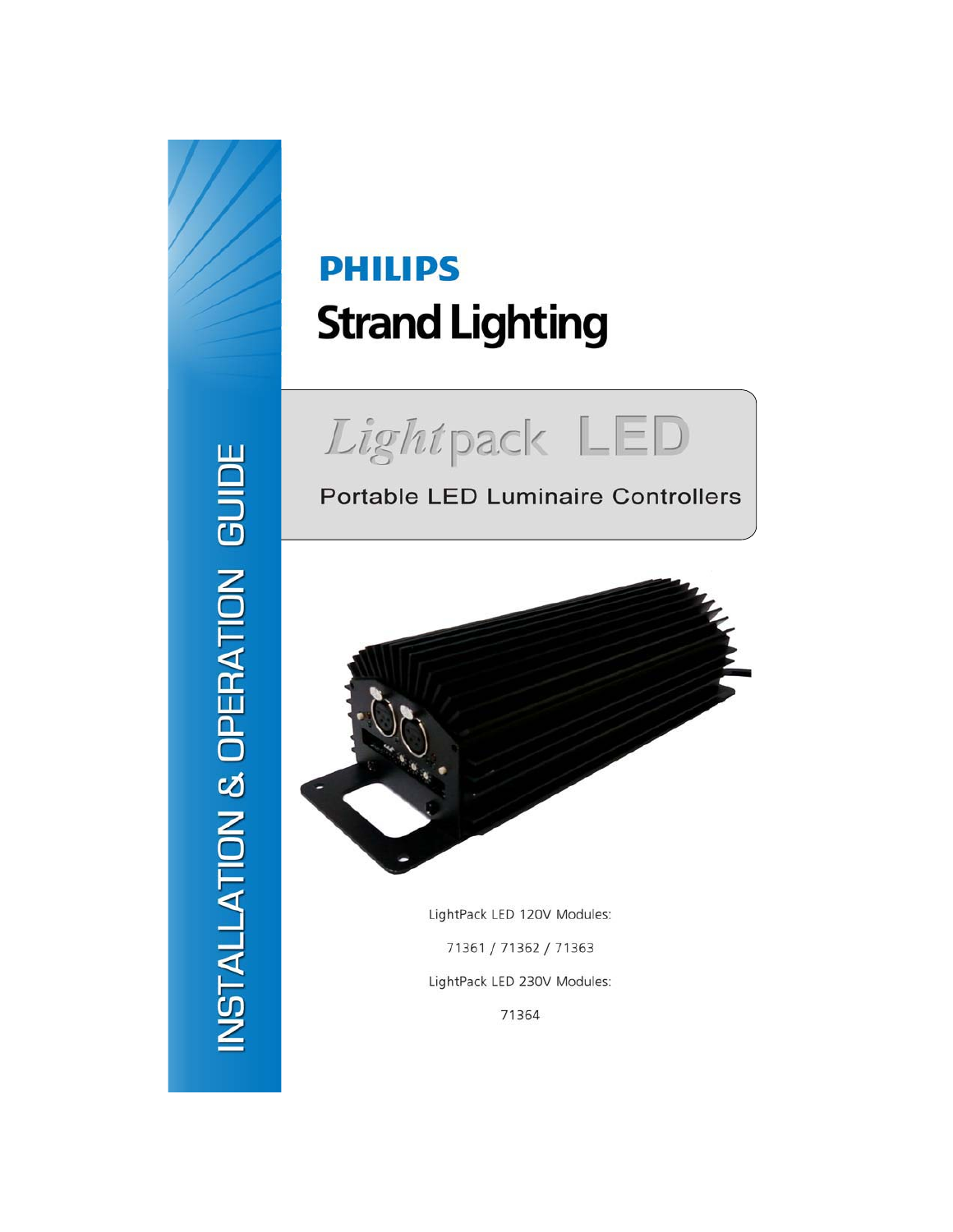### <span id="page-1-0"></span>**Strand Lighting Offices**

### **Strand Lighting - Dallas**

10911 Petal Street Dallas, TX 75238 Tel: 214-647-7880 Fax: 214-647-8031

### **Strand Lighting - New York**

267 5th Ave, 4th Floor New York, NY 10016 Tel: 212-213-8219 Fax: 212-532-2593

### **Strand Lighting - Asia Limited**

Room 6-10, 20/F Delta House 3 On Yiu Street Shatin, N.T. Hong Kong Tel: + 852 2757 3033 Fax: + 852 2757 1767

### **Strand Selecon - Auckland**

19-21 Kawana Street Northcote, Auckland 0627 New Zealand Tel: +64 9 481 0100 Fax: +64 9 481 0101

### **Strand Lighting - Europe**

Marssteden 152 Enschede 7547 TD The Netherlands Tel: +31 53 4500424 Fax: +31 53 4500425

### **Website**:

www.strandlighting.com

The material in this manual is for information purposes only and is subject to change without notice. Strand Lighting assumes no responsibility for any errors or omissions which may appear in this manual. For comments and suggestions regarding corrections and/or updates to this manual, please contact your nearest Strand Lighting office.

El contenido de este manual es solamente para información y está sujeto a cambios sin previo aviso. Strand Lighting no asume responsabilidad por errores o omisiones que puedan aparecer. Cualquier comentario, sugerencia o corrección con respecto a este manual, favor de dirijirlo a la oficina de Strand Lighting más cercana.

Der Inhalt dieses Handbuches ist nur für Informationszwecke gedacht, Aenderungen sind vorbehalten. Strand Lighting uebernimmt keine Verantwortung für Fehler oder Irrtuemer, die in diesem Handbuch auftreten. Für Bemerkungen und Verbesserungsvorschlaege oder Vorschlaege in Bezug auf Korrekturen und/oder Aktualisierungen in diesem Handbuch, moechten wir Sie bitten, Kontakt mit der naechsten Strand Lighting-Niederlassung aufzunehmen.

Le matériel décrit dans ce manuel est pour information seulement et est sujet à changements sans préavis. La compagnie Strand Lighting n'assume aucune responsibilité sur toute erreur ou ommission inscrite dans ce manuel. Pour tous commentaires ou suggestions concernant des corrections et/ou les mises à jour de ce manuel, veuillez s'll vous plait contacter le bureau de Strand Lighting le plus proche.

Information contained in this document may not be duplicated in full or in part by any person without prior written approval of Strand Lighting. Its sole purpose is to provide the user with conceptual information on the equipment mentioned. The use of this document for all other purposes is specifically prohibited. Certain features of the equipment described in this document may form the subject of patents or patent applications.

> Document Number: **2-450226-010** Version as of: **09 May 2011**

LightPack LED Module Installation & Operation Guide ©2011 Philips Group. All rights reserved.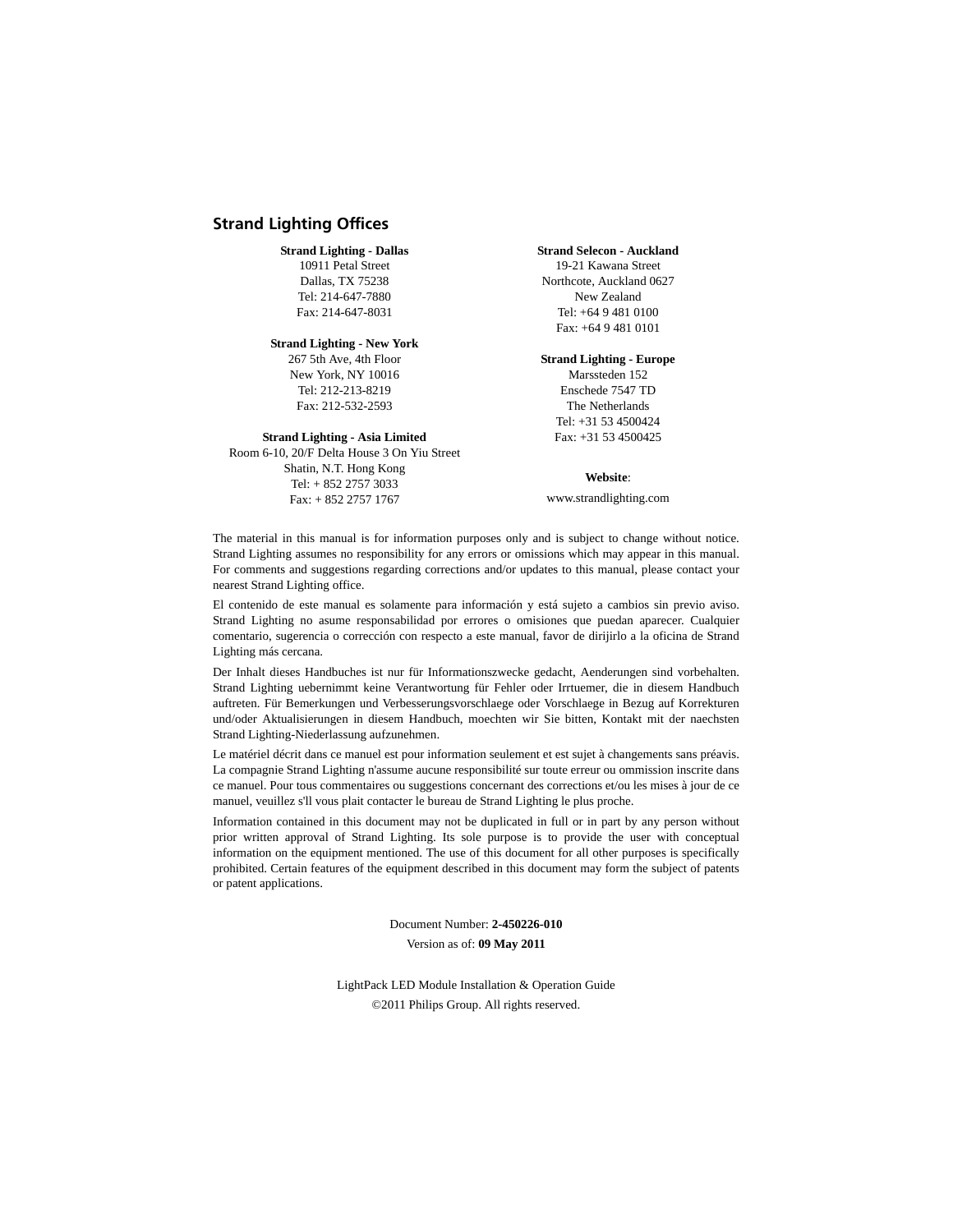### <span id="page-2-0"></span>**Important Safeguards**

When using electrical equipment, basic safety precautions should always be followed including the following:



### a. **READ AND FOLLOW ALL SAFETY INSTRUCTIONS**.

- b. Do not use outdoors.
- c. Do not mount near gas or electric heaters.
- d. Equipment should be mounted in locations and at heights where it will not readily be subjected to tampering by unauthorized personnel.
- e. The use of accessory equipment not recommended by the manufacturer may cause an unsafe condition.
- f. Do not use this equipment for other than intended use.
- g. Refer service to qualified personnel.

### **SAVE THESE INSTRUCTIONS**.

**WARNING:** You must have access to a main circuit breaker or other power disconnect device before installing any wiring. Be sure that power is disconnected by removing fuses or turning the main circuit breaker off before installation. Installing the device with power on may expose you to dangerous voltage and damage the device. A qualified electrician must perform this installation.

**WARNING:** Refer to National Electrical Code® and local codes for cable specifications. Failure to use proper cable can result in damage to equipment or danger to persons.

**WARNING:** To reduce the risk of fire or shock hazard, do not expose this equipment to rain or moisture.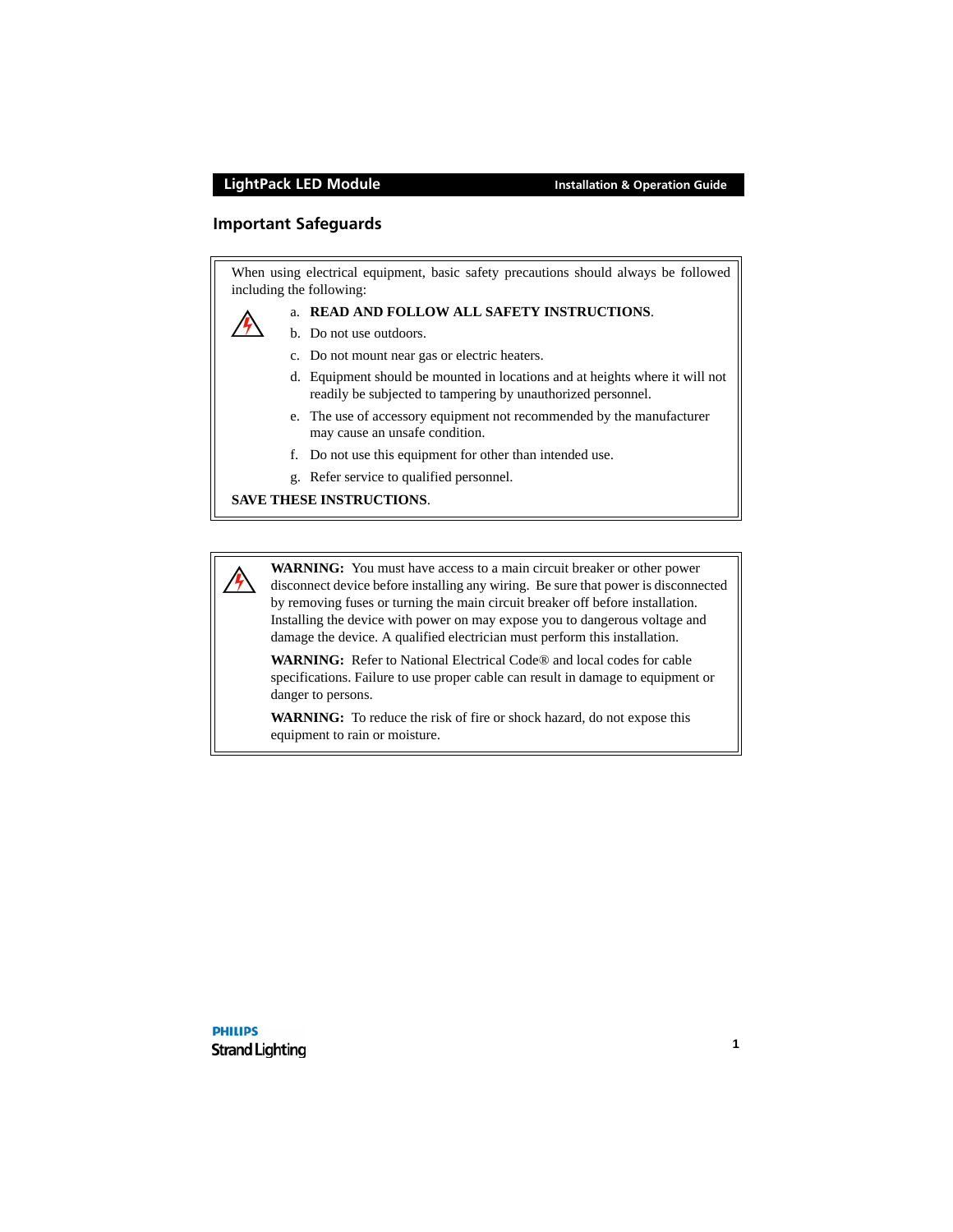# <span id="page-3-0"></span>**TABLE OF CONTENTS**

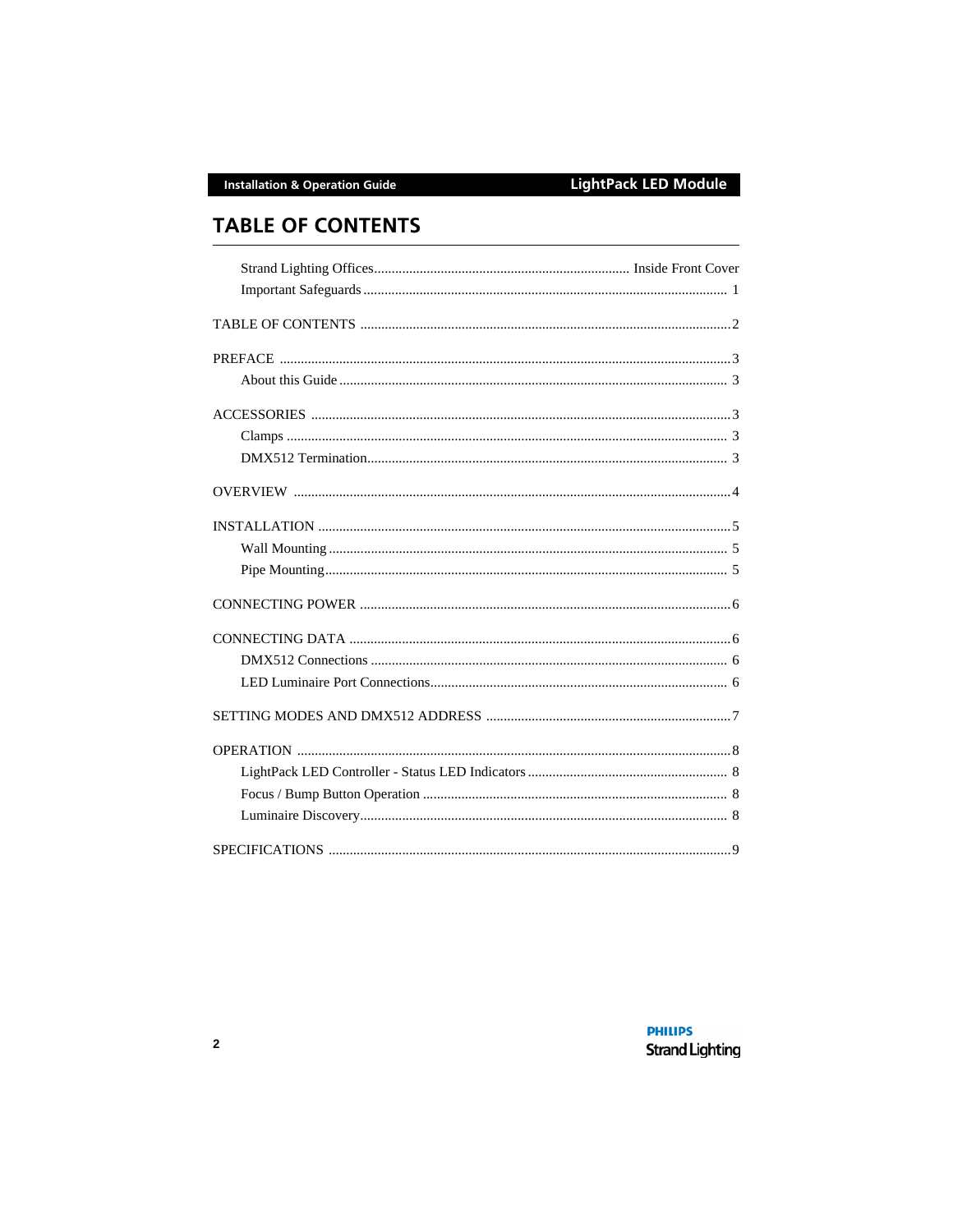## <span id="page-4-0"></span>**PREFACE**

### <span id="page-4-1"></span>**About this Guide**

The document provides installation and operation instructions for the following products:

- 71361 LightPack LED 120V, Grounded Stage Pin Connector (GP)
- 71362 LightPack LED 120V, Twistlock Connector (GTL)
- 71363 LightPack LED 120V, Edison Connector (GR)
- 71364 LightPack LED 230V, Bare Leads (no AC input connector installed)



Please read all instructions before installing or using this product. *Retain this guide for future reference*.

### IMPORTANT INFORMATION. PLEASE READ!

This unit is intended for installation in accordance with the National Electric Code® and local regulations. It is also intended for indoor applications only. Before any electrical work is performed, disconnect power at the circuit breaker or remove the fuse to avoid shock or damage to the control. It is recommended that a qualified electrician perform this installation.

Observe the following precautions when installing, operating or servicing the product:

- Disconnect power before servicing.
- Install in dry locations only.
- DO NOT power module from a dimmed source. Connect to standard power or mechanical relay ONLY.
- Use the included safety cable for ALL installations.
- If installing any other type of mounting hardware or bracket, DO NOT use screws longer than 1/4" in length. Longer screws WILL damage interior electrical components.

# <span id="page-4-2"></span>**ACCESSORIES**

The following accessories are available for the LightPack LED Module from your Authorized Strand Lighting Dealer. Note, all accessories are sold separately.

### <span id="page-4-3"></span>**Clamps**

| <b>Part Number</b> | <b>Description</b> |
|--------------------|--------------------|
| SC                 | Pipe Clamp         |
| 71351              | Cheeseboro Clamp   |

### <span id="page-4-4"></span>**DMX512 Termination**

| <b>Part Number</b> | <b>Description</b> |
|--------------------|--------------------|
| 71346              | DMX512 Terminator  |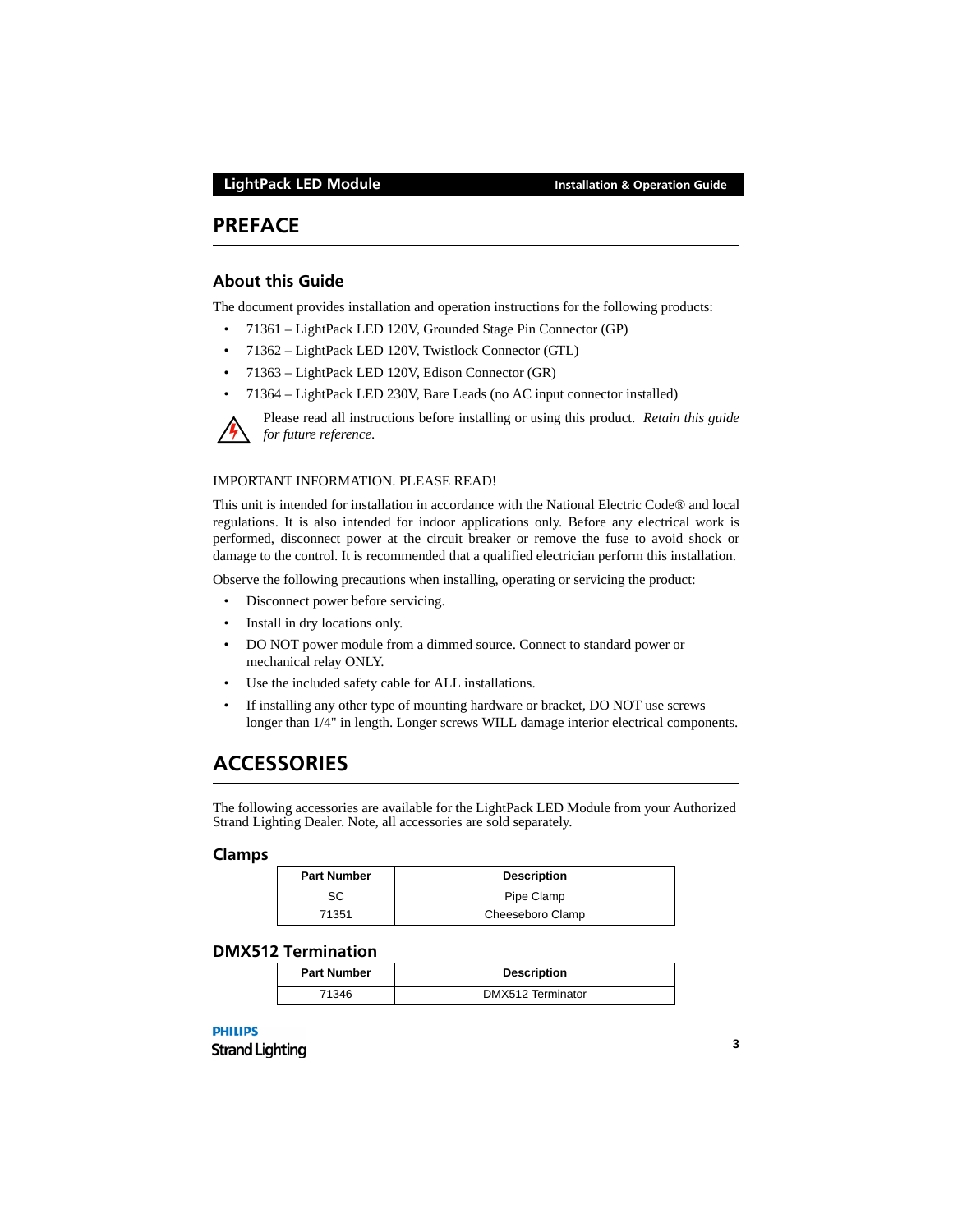# <span id="page-5-0"></span>**OVERVIEW**

LightPack LED controller delivers power and control to any Philips Selecon PL Wash luminaire or Philips Color Kinetics Color Blast wash lights. Smart addressing technology simplifies set up and allows users to quickly address any luminaire regardless of type. Users set an address, select an operating mode and press a button to set up any connected luminaire. Each output is configured to match the luminaire regardless of the number of colors the unit supports and delivers exactly the right number of control channels needed. An intensity channel set up option is also available to make your luminaires even easier to use and program.



**CAUTION:** The LightPack LED Module is for use with specified LED luminaires only. NOT FOR USE WITH SCROLLERS. For luminaire types, refer to ["SPECIFICATIONS" on page 9.](#page-10-0)



### **Figure 1: LightPack LED Module Overview**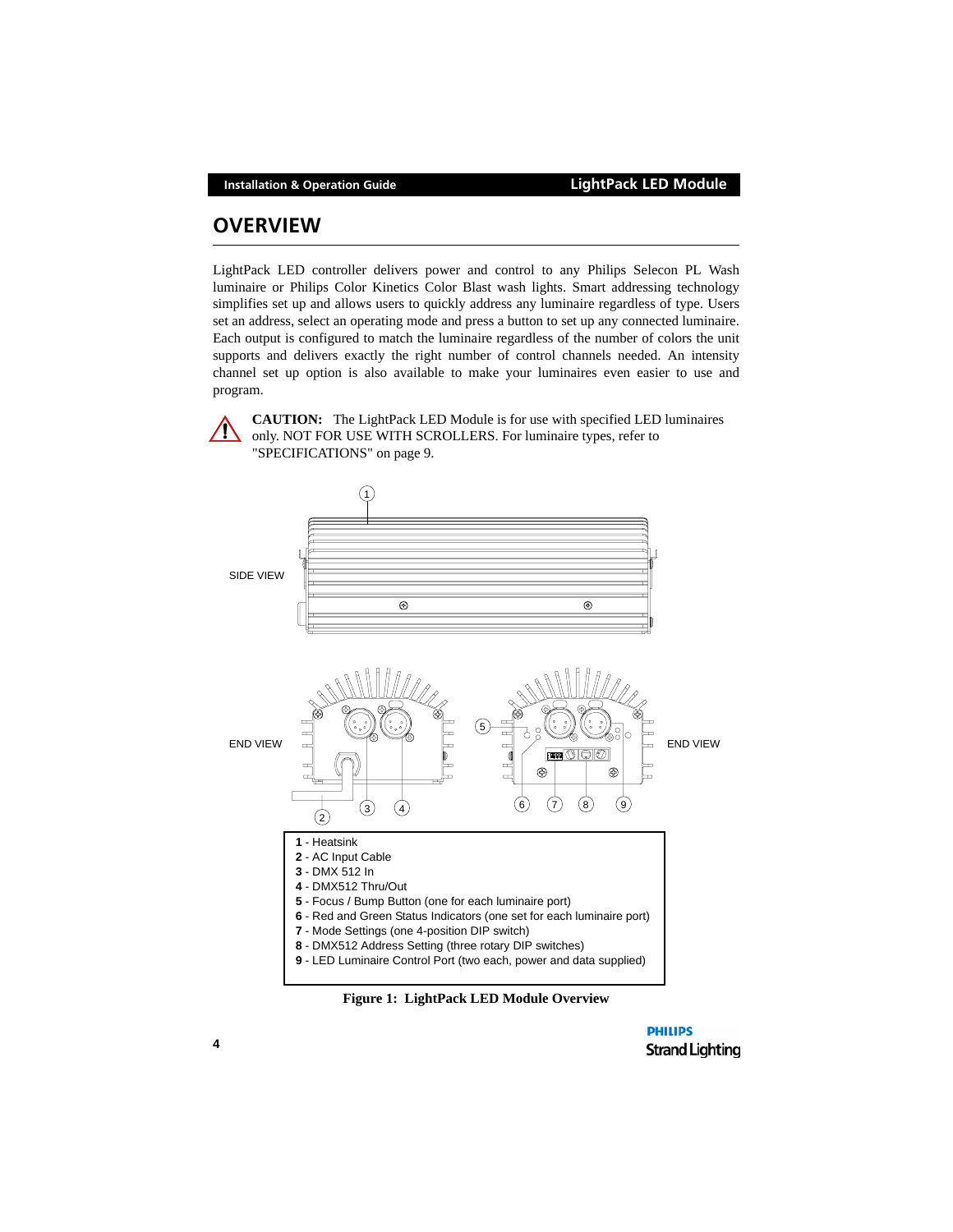### **LightPack LED Module Installation & Operation Guide**

# <span id="page-6-0"></span>**INSTALLATION**

The LightPack LED Module can be mounted in a variety of configurations. Depending on your requirements, choose one of the methods shown below. The LightPack LED Module can be mounted vertically (recommended) or horizontally as required, however, to allow for optimum convection cooling, the module cannot be mounted with the heatsink fins downward.



**WARNING:** A non-removable safety cable is supplied with the unit. The safety cable must be attached to a secure structure and may be required by local or national codes.

### <span id="page-6-1"></span>**Wall Mounting**

The LightPack LED Module can be mounted to a wall. Note that the wall mounts (with screws) are included with unit. Wall anchoring hardware is by others. The unit must be mounted with the heatsink fins up/down so the unit will dissipate heat properly. Mounting to wall must comply with local and national codes.



**Figure 2: LightPack LED Module Wall Mounting**

### <span id="page-6-2"></span>**Pipe Mounting**

The LightPack LED Module can be mounted on pipe or truss. Note that the pipe mount (with screws) are included with unit. Clamps are sold separately or by others ([See "Clamps" on](#page-4-3) [page 3](#page-4-3) for ordering information). The unit must be mounted with the heatsink fins up/down so the unit will dissipate heat properly. Mounting to pipe or truss must comply with local and national codes.



**Figure 3: LightPack LED Module Pipe or Truss Mounting**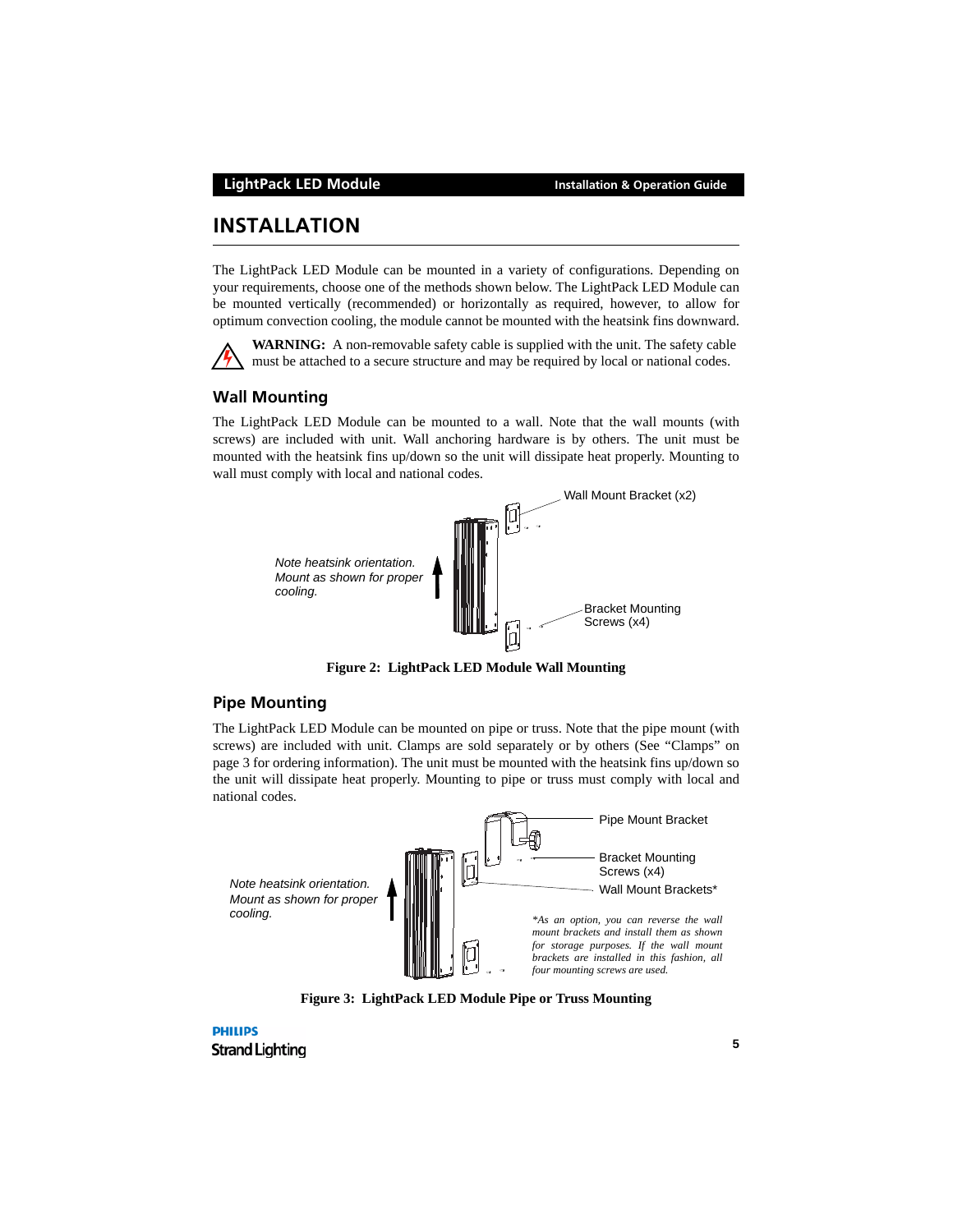# <span id="page-7-0"></span>**CONNECTING POWER**

The LightPack LED Module is supplied with an AC input cable. Some versions are sold with AC input connectors installed.



**WARNING:** DO NOT power module from a dimmed source. Connect to standard power or mechanical relay ONLY.



**AC Input Wiring - 120V Models**

| <b>Wire Color</b> | <b>Description</b> |
|-------------------|--------------------|
| <b>Black</b>      | Line               |
| White             | Neutral            |
| Green             | Ground             |

**AC Input Wiring - 230V Models**

| <b>Wire Color</b> | <b>Description</b> |
|-------------------|--------------------|
| <b>Brown</b>      | Line               |
| Blue              | Neutral            |
| Green/Yellow      | Ground             |

*To AC Power*

**Figure 4: AC Power Connection** 

# <span id="page-7-1"></span>**CONNECTING DATA**

### <span id="page-7-2"></span>**DMX512 Connections**

The LightPack LED Module supports standard USITT DMX512/1990 protocol. A termination plug (Strand # 71346) is required at the last module in the data link.

DMX512 In Cable



DMX512 Out/Thru Cable *or* Termination Plug

|  | <b>DMX 5-Pin Connectors Pinout:</b> |  |  |  |  |  |
|--|-------------------------------------|--|--|--|--|--|
|  |                                     |  |  |  |  |  |

| Pin | Signal         |
|-----|----------------|
|     | Common (Drain) |
| 2   | DMX512 -       |
| з   | DMX512 +       |
|     | No Connection  |
| г,  | No Connection  |

| <b>Figure 5: DMX512 Connections</b> |  |
|-------------------------------------|--|
|-------------------------------------|--|

### <span id="page-7-3"></span>**LED Luminaire Port Connections**

The LightPack LED Module supports the control of two LED luminaires through its two LED Luminaire ports.

**WARNING:** The LightPack LED Module is only for use with certain LED luminaires. See ["SPECIFICATIONS" on page 9](#page-10-0)  for more information.



### **LED Module 4-Pin Connector Pinout:**

| Pin | Signal       |
|-----|--------------|
|     | +24 Volts DC |
| 2   | Not Used     |
| з   | Data         |
|     | Ground       |

**Figure 6: LED Luminaire Connections**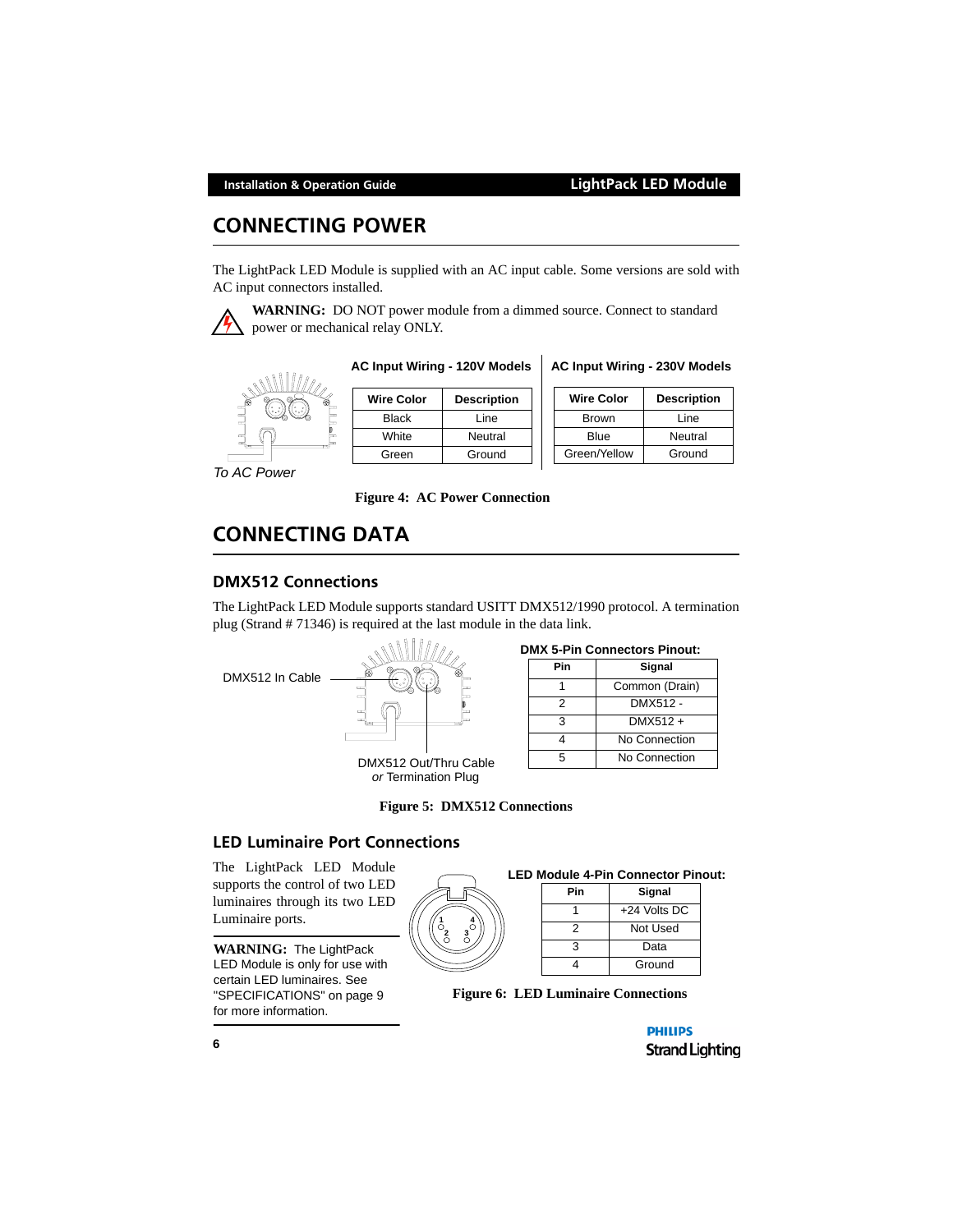# <span id="page-8-0"></span>**SETTING MODES AND DMX512 ADDRESS**

The operating modes and DMX512 address can be easily configured using the controls located inside the recess panel. There is one 4-position DIP switch (Configuration Switch) to configure the modes and three rotary DIP switches to configure the DMX512 address.

For example (as shown in **[Figure 7](#page-8-1)**), to set a DMX512 address of 471, set the 100's dial to "4", the 10's dial to "7", and the 1's dial to "1". To configure the modes, set each of the DIP switches to either the ON or OFF setting (up or down).





### <span id="page-8-1"></span>**To program individual DMX512 address, 8/16 Bit Mode, and Intensity Channel for each connected luminaire:**

- Step 1. At Configuration Switch, set Switch 4 to "ON".
- Step 2. At Configuration Switch, set 8 /16 Bit Mode and Intensity channel switches as desired.
- Step 3. Set each DMX address dial to desired DMX512 address for first luminaire.
- Step 4. Press and hold Focus / Bump button until first luminaire flashes.
- Step 5. Set each DMX address dial to desired DMX512 address for second luminaire.
- Step 6. Press and hold Focus / Bump button until second luminaire flashes (about 5 seconds).
- Step 7. When programming is complete, at Configuration Switch, set Switch 4 to "OFF".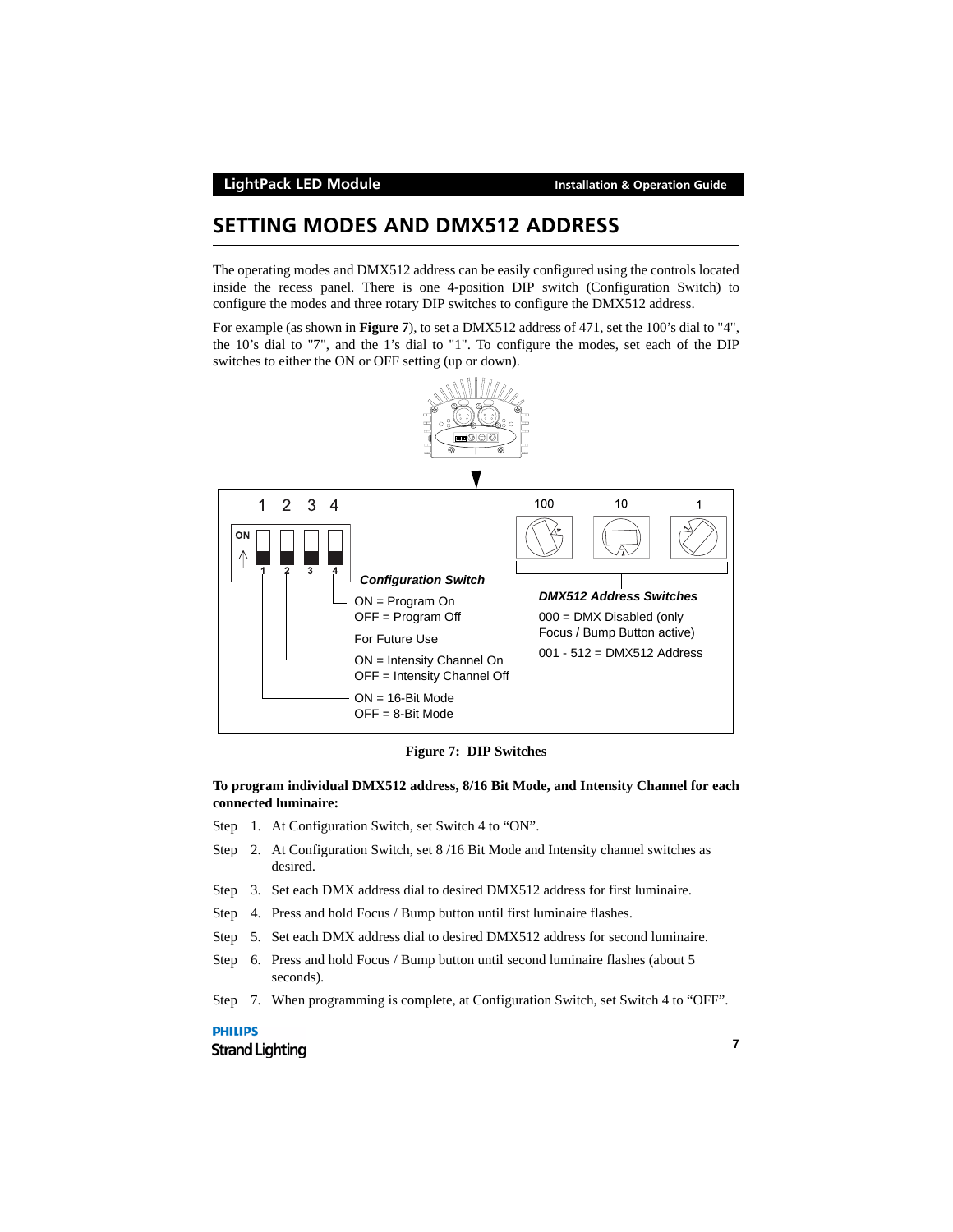# <span id="page-9-0"></span>**OPERATION**

The LightPack LED Module will power up when the AC power is connected. (NOTE: the LightPack LED Module does not have a main on/off switch.)

The LightPack LED Module provides two LED status indicators and a Focus/Bump buttons.

### <span id="page-9-1"></span>**LightPack LED Controller - Status LED Indicators**

The two LEDs associated with each channel report various operating conditions.

| <b>Red LED</b> | <b>Green LED</b> | Condition                                    |
|----------------|------------------|----------------------------------------------|
| On             | Эff              | No DMX512 Communications                     |
| Off / On       | On               | Module is set to 100% by Focus / Bump button |

### <span id="page-9-2"></span>**Focus / Bump Button Operation**

Once each luminaire has been set up, tap the Focus / Bump button once to turn on all of the LEDs on the attached luminaire. Each successive Button tap will advance through each LED color that the Luminaire offers. The final tap will turn the luminaire off.

| <b>Button Tap</b> | <b>RGBAW Luminaire</b> | <b>RGB Luminaire</b> | <b>WW Luminaire</b> |
|-------------------|------------------------|----------------------|---------------------|
|                   | All On                 | All On               | All On              |
| 2                 | Red                    | Red                  | Warm White          |
| 3                 | Green                  | Green                | Cool White          |
| 4                 | <b>Blue</b>            | <b>Blue</b>          | Off                 |
| 5                 | Amber                  | Off                  |                     |
| 6                 | White                  |                      |                     |
|                   | Off                    |                      |                     |

### <span id="page-9-3"></span>**Luminaire Discovery**

The LightPack LED Module is set, by default, for RGBAW LED luminaire operation. If you plug in an RGB or WW LED luminaire, you will need to cycle through the Focus / Bump button presses (as described in ["Focus / Bump Button Operation"](#page-9-2)) to return to the first color. The LightPack LED Module can "discover" and set itself to control the type of connected luminaire.

### **To Discover the connected luminaire:**

- Step 1. Connect luminaire to LightPack LED Module. Note, LightPack LED Module must be powered.
- Step 2. Press and hold Focus / Bump button for 5 seconds.
- Step 3. The luminaire will flash through all colors and stop.
- Step 4. The LightPack LED Module is now set to connected RGB or WW luminaire.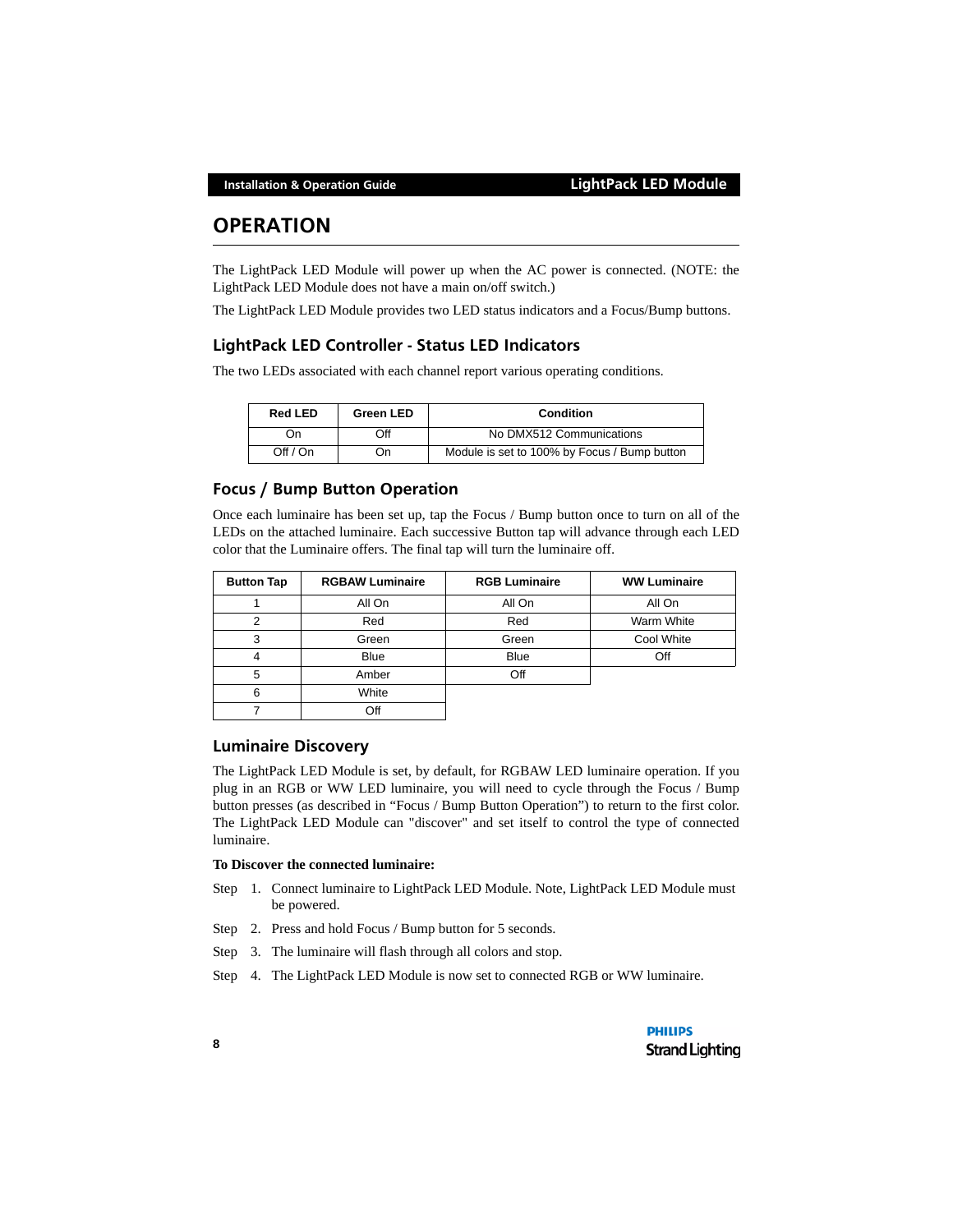# <span id="page-10-0"></span>**SPECIFICATIONS**

| Power Input:               | 100 ~ 240VAC, 50/60 Hz, 2 Amps                                  |            |
|----------------------------|-----------------------------------------------------------------|------------|
| Power Output:              | 24 VDC, 55 Watts Per Connector                                  |            |
| Luminaire Types:           | Philips Selecon PL Washes or Philips Color Kinetics Color Blast |            |
| Weight:                    | 4.2 lbs $(1.9 \text{ kg})$                                      |            |
| DMX512 Connections:        | $DMX512$ In / Out (thru)                                        | $\epsilon$ |
| <b>Output Connections:</b> | 2 (power and data on each)                                      |            |
| Temperature:               | 32 to 122°F (0 to 50°C)                                         |            |
| <b>Humidity Range:</b>     | 5 to 95% Non-condensing                                         |            |
| Standards Compliance:      | ETL, cETL listed and CE marked                                  |            |



**Figure 8: Dimensions**